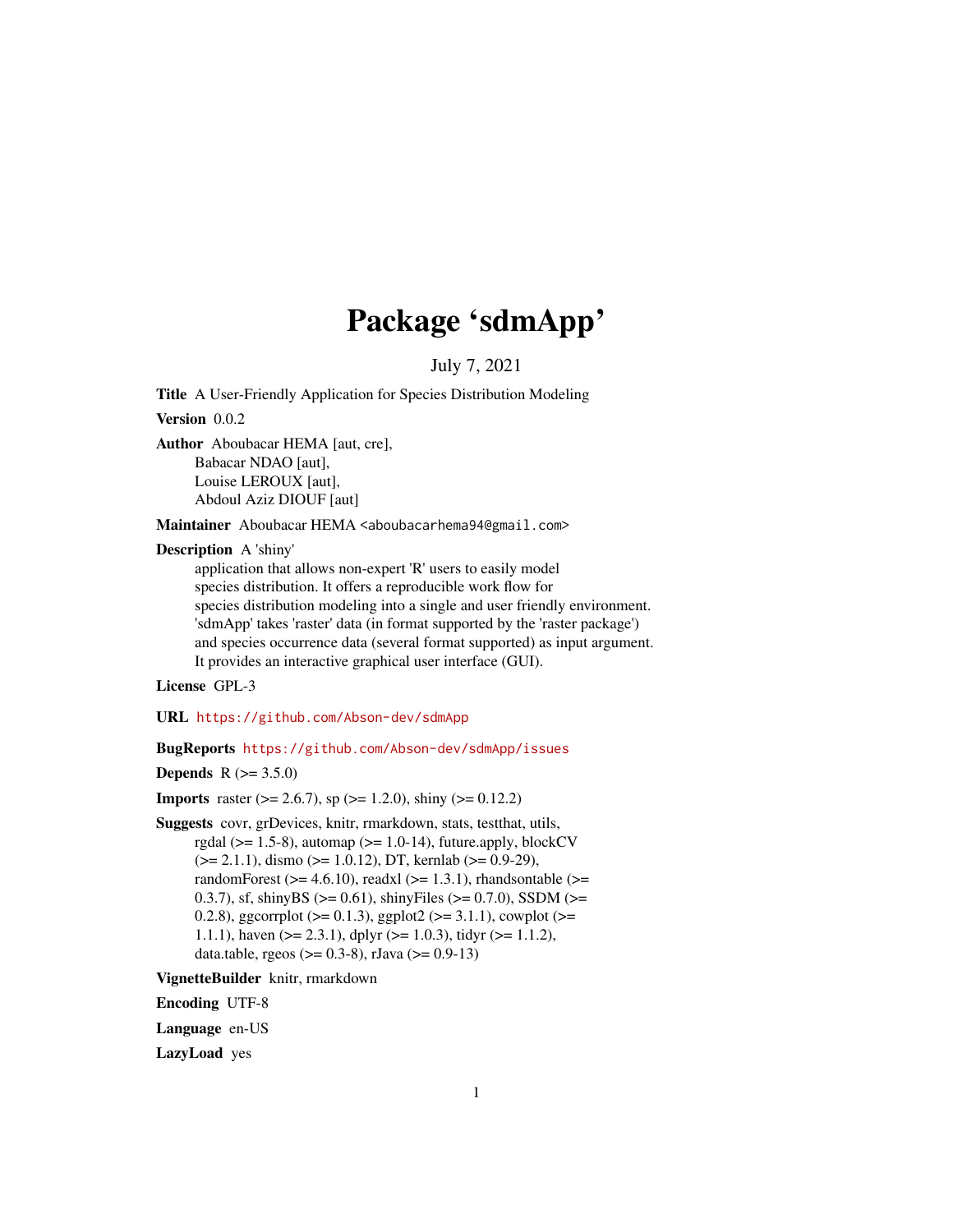## R topics documented:

| Index |  |
|-------|--|
|       |  |
|       |  |
|       |  |
|       |  |
|       |  |

sdmApp *starts the graphical user interface developed with shiny.*

#### Description

starts the graphical user interface developed with shiny.

### Usage

```
sdmApp(
 maxRequestSize = 50,
 debug = FALSE,
  theme = "IHSN",
  ...,
  shiny.server = FALSE
)
```
#### Arguments

|              | maxRequestSize (numeric) number defining the maximum allowed file size (in megabytes) for<br>uploaded files, defaults to 50MB                                 |
|--------------|---------------------------------------------------------------------------------------------------------------------------------------------------------------|
| debug        | logical if TRUE, set shiny-debugging options                                                                                                                  |
| theme        | select style sheet for the interface.                                                                                                                         |
| $\cdots$     | arguments (e.g host) that are passed through runApp when starting the shiny<br>application                                                                    |
| shiny.server | Setting this parameter to TRUE will return the app in the form of an object rather<br>than invoking it. This is useful for deploying sdmApp via shiny-server. |

<span id="page-1-0"></span>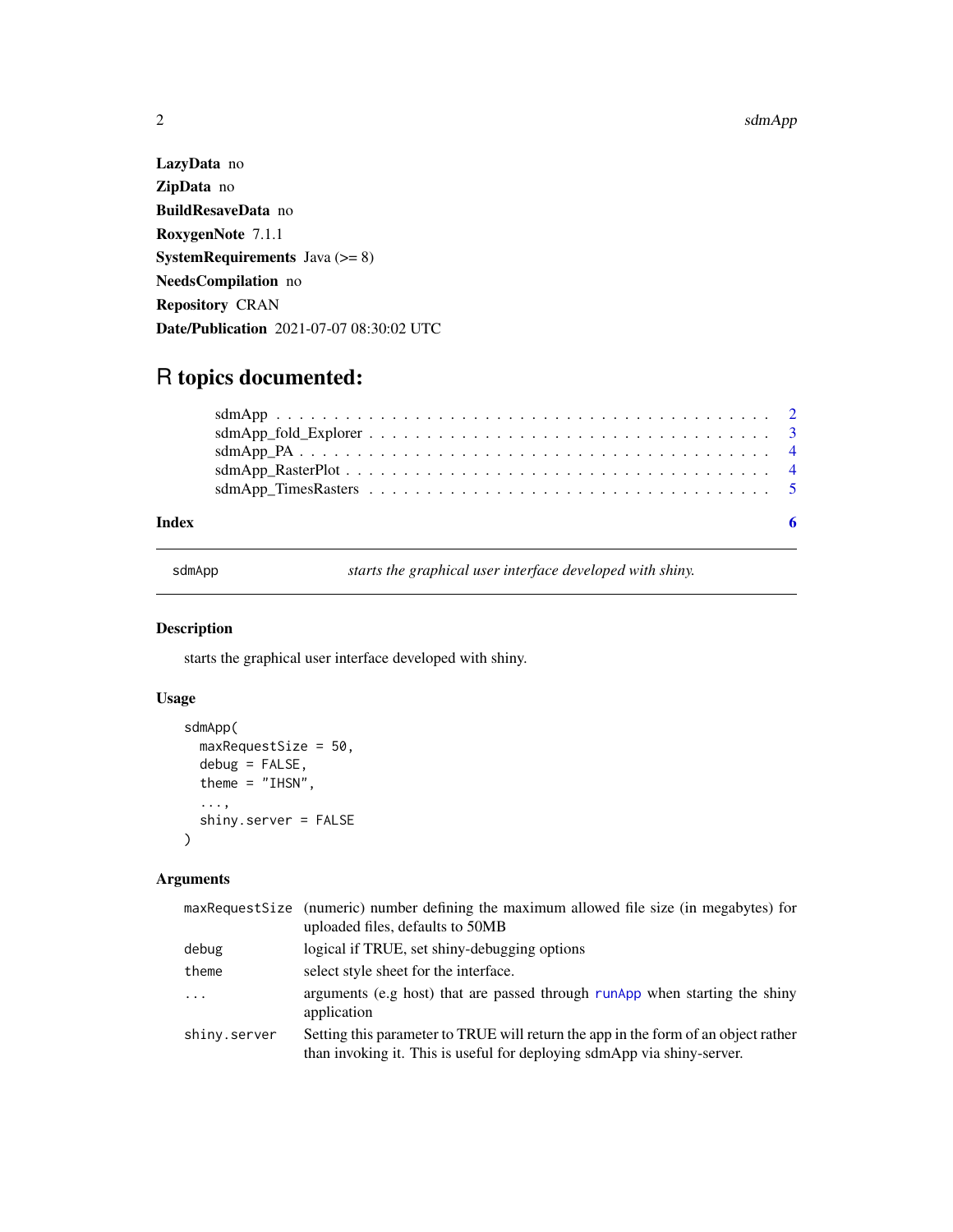#### <span id="page-2-0"></span>Value

starts the interactive graphical user interface.

#### Examples

```
if(interactive()){
#load the package
library(sdmApp)
sdmApp()
}
```
sdmApp\_fold\_Explorer *Explore the generated folds and visualize the placement of folds and distribution of species data over folds.*

#### Description

Explore the generated folds and visualize the placement of folds and distribution of species data over folds.

#### Usage

```
sdmApp_fold_Explorer(blocks, rasterLayer, speciesData, num)
```
#### Arguments

| blocks      | A SpatialBlock object.                                                                           |
|-------------|--------------------------------------------------------------------------------------------------|
| rasterLayer | A raster object as background map for visualization.                                             |
| speciesData | A simple features (sf) or SpatialPoints object containing species data (re-<br>sponse variable). |
| num         | A number of fold to assign as data test set.                                                     |

#### Value

A map showing folds and the species data, that can be used to explore folds.

#### Examples

```
## Not run:
# load blockCV package data
library(blockCV)
awt <- raster::brick(system.file("extdata", "awt.grd", package = "blockCV"))
#import presence-absence species data
PA <- read.csv(system.file("extdata", "PA.csv", package = "blockCV"))
#make a sf object from data.frame
pa\_data \leq sf::st\_as\_sf(PA, coords = c("x", "y"), crs = raster::crs(awt))#spatial blocking by specified range and random assignment
sb <- spatialBlock(speciesData = pa_data,species = "Species",
```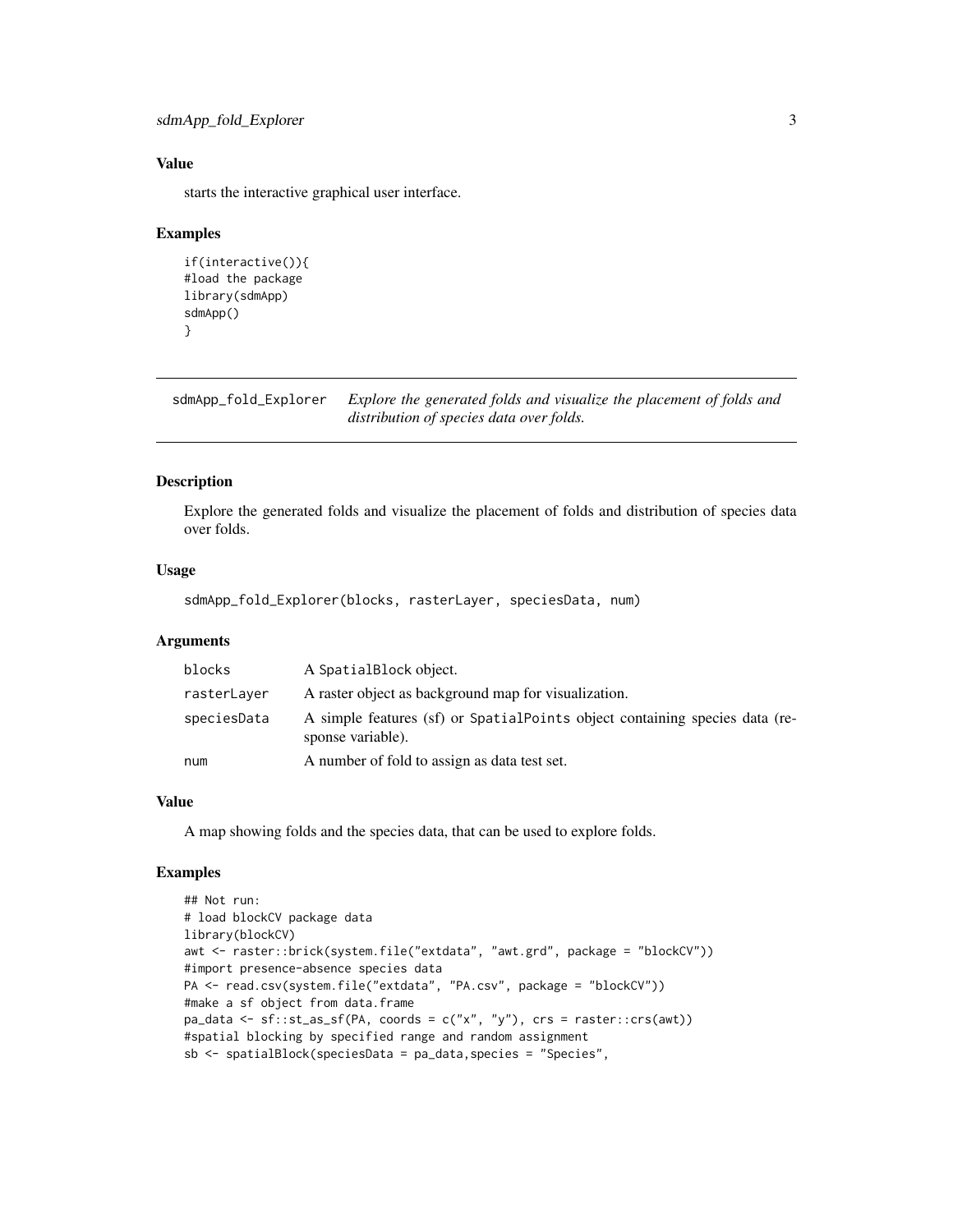```
rasterLayer = awt, the Range = 70000, k = 5,
selection = "random",iteration = 100)
sdmApp_fold_Explorer(sb,awt,pa_data,1)
```
## End(Not run)

#### sdmApp\_PA *Plot presence/absence map*

#### Description

Plot presence/absence map

#### Usage

sdmApp\_PA(x)

#### Arguments

x Raster object

#### Value

a ggplot object

#### Examples

```
r <- raster::raster(system.file("extdata","AETI.tif",package = "sdmApp"))
r <- r > 4000
sdmApp_PA(r)
```
sdmApp\_RasterPlot *Plot a raster*

#### Description

Plot a raster

#### Usage

```
sdmApp_RasterPlot(x)
```
#### Arguments

x Raster object

<span id="page-3-0"></span>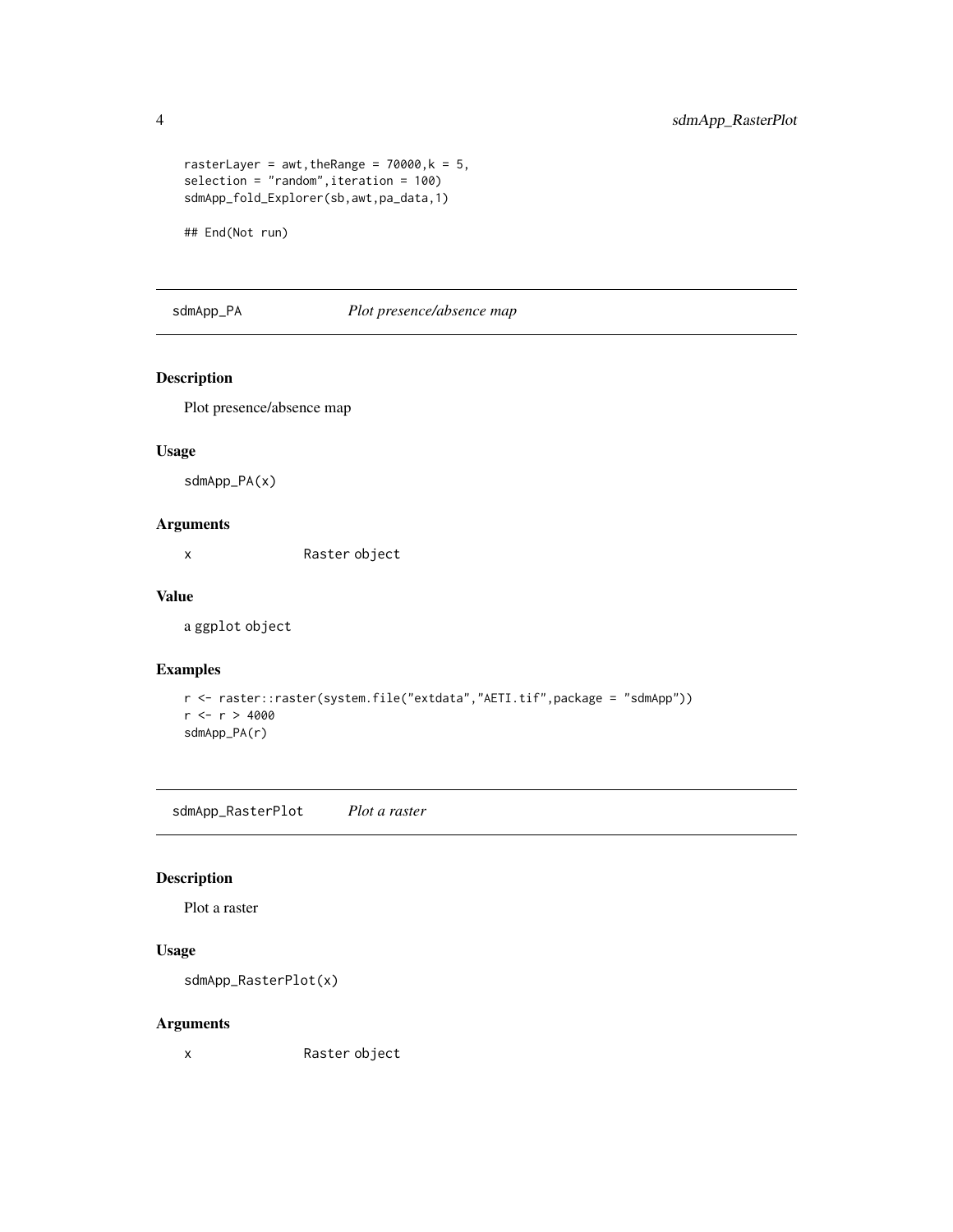#### <span id="page-4-0"></span>sdmApp\_TimesRasters 5

#### Value

a ggplot object

#### Examples

```
r <- raster::raster(system.file("extdata","AETI.tif",package = "sdmApp"))
sdmApp_RasterPlot(r)
```
sdmApp\_TimesRasters *Multiply the probability of occurrence map with the presence/absence map to get a presence map only.*

#### Description

Multiply the probability of occurrence map with the presence/absence map to get a presence map only.

#### Usage

```
sdmApp_TimesRasters(x, y)
```
#### Arguments

| Probability of occurrence map, a Raster object |
|------------------------------------------------|
| Presence/Absence map, a Raster object          |

#### Value

Probability of occurrence map with only presence

#### Examples

```
r <- raster::raster(system.file("extdata","AETI.tif",package = "sdmApp"))
r2 <- r > raster::cellStats(r, stat='mean', na.rm=TRUE)
r <- r/raster::maxValue(r)
names(r) <- "propability of occurence"
z<-sdmApp_TimesRasters(r,r2)
sdmApp_RasterPlot(z)
```